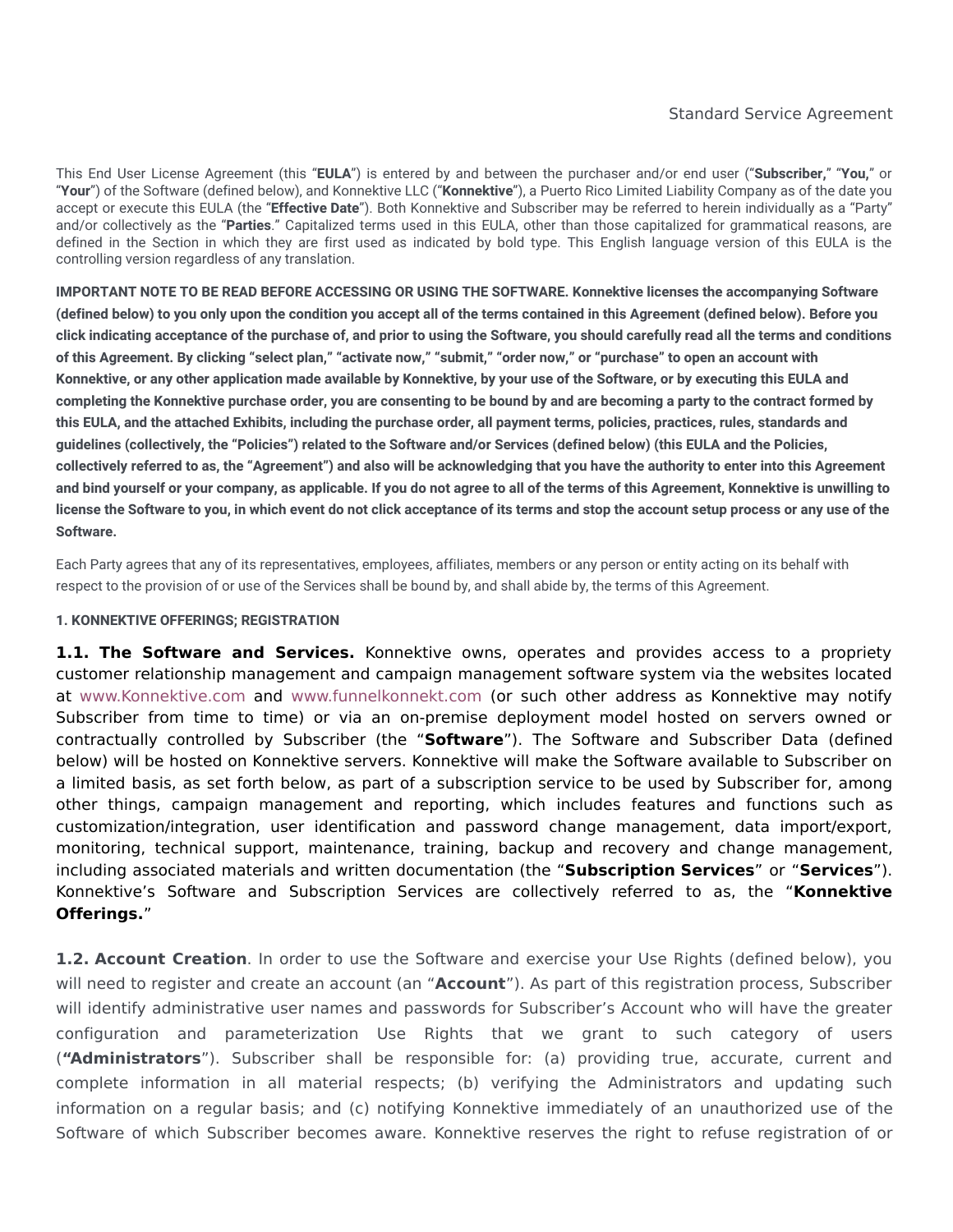cancel passwords it deems inappropriate.

1.3 Support and Service Level Terms. Subject to the terms hereof, Konnektive will: (a) provide Subscriber with reasonable technical support services in accordance with the terms set forth in Exhibit A, Paragraph 3; and (b) use commercially reasonable efforts to provide Subscriber Konnektive's Services and in accordance with the Service Level Agreement set forth in Section 16.

# **2. RIGHT TO USE.**

**2.1. Use Rights.** Subject to the terms and conditions of this Agreement and payment of all Fees (defined below), Konnektive hereby grants Subscriber during the Term (defined below), a limited, non-exclusive, non-transferable, non-sublicensable license with respect to the SaaS version of our Konnektive Offerings, to permit: (i) your Administrators to access the Konnektive Offerings and create and edit security profiles and configure Konnektive Offerings parameters for Business Users (defined below); (ii) your Business Users to access and perform the features and functions, and display the screens we make remotely available via the Internet or other means of connectivity for the purpose of entering and viewing data and creating, viewing and printing reports, all within the configurations and parameters set by your Administrators (the "**SaaS Subscription**").

The Use Rights are non-exclusive such that we may grant to others or reserve for our own use, rights that are the same as or similar to those we grant to you. All rights not expressly granted to you are reserved by Konnektive and its licensors. The Use Rights are personal to you and thus is non-transferable, non-assignable and non-sublicensable (unless expressly provided herein). As used herein: "Business Users" means those employees or independent contractors designated by your Administrators to have the limited Use Rights we grant to such category of users; and "**Authorized Users**" means Administrators and Business Users, collectively.

**2.2. Restrictions.** The Use Rights are the only acceptable use of the Konnektive Offerings. You, your Authorized Users, or any third party under your control are expressly prohibited from doing any of the following to the Konnektive Offerings, or using them for purposes of, or in connection with: (a) reverse engineering, making machine code human readable or creating derivative works or improvements; (b) scraping, crawling, downloading, screen-grabbing, or otherwise copying and/or transmitting them in any way we haven't specifically permitted; (c) commercially exploiting or providing them to third parties other than Authorized Users (whether by sublicense, sale or other means); (d) introducing, transmitting or storing malicious code; (e) interfering with their security or operation; (f) framing or mirroring them outside of your own intranets; (g) creating, benchmarking or gathering intelligence for a competitive offering; (h) removing, modifying or obscuring proprietary rights notices on them; (i) defaming or harassing; (j); infringing another party's intellectual property rights including failing to obtain permission to upload/transfer/display works of authorship; (k) intercepting or expropriating data; (l) spamming, spoofing or otherwise misrepresenting transmission sources or unsolicited telephone calls or facsimile transmissions; and/or (m) use of a single Account for multiple business entities. You must comply with all laws applicable to your use of the Konnektive Offerings including U.S. export control laws such as export to embargoed, prohibited or restricted countries or access by prohibited, denied and specially designated persons.

**2.3. Conditions.** You are responsible for the acts and omissions of all Authorized Users and any other person under your control that access and use the Konnektive Offerings. You acknowledge that the Software may contain features and functionality (including codes that act as keys to "lock" and "unlock" access to the Software) designed to render the Software technologically incapable of being used except as permitted by this Agreement. You must comply with all applicable local, state, national and foreign laws, treaties and regulations in connection with your use of the Konnektive Offerings, including those related to data privacy, international communications and the transmission of technical or personal data. You also must notify us immediately of any unauthorized use of the Konnektive Offerings or any other known or suspected breach of security of the Konnektive Offerings or your Account.

**2.4. Use Rights Compliance**. Konnektive shall have the right to request from Subscriber its certification of compliance with the permitted number of Authorized Users (which are subject to Konnektive's sole discretion). Konnektive may terminate Subscriber's Account and refuse any and all current or future use of the Konnektive Offerings if any information provided by Subscriber is untrue, inaccurate, not current or incomplete in any material respect.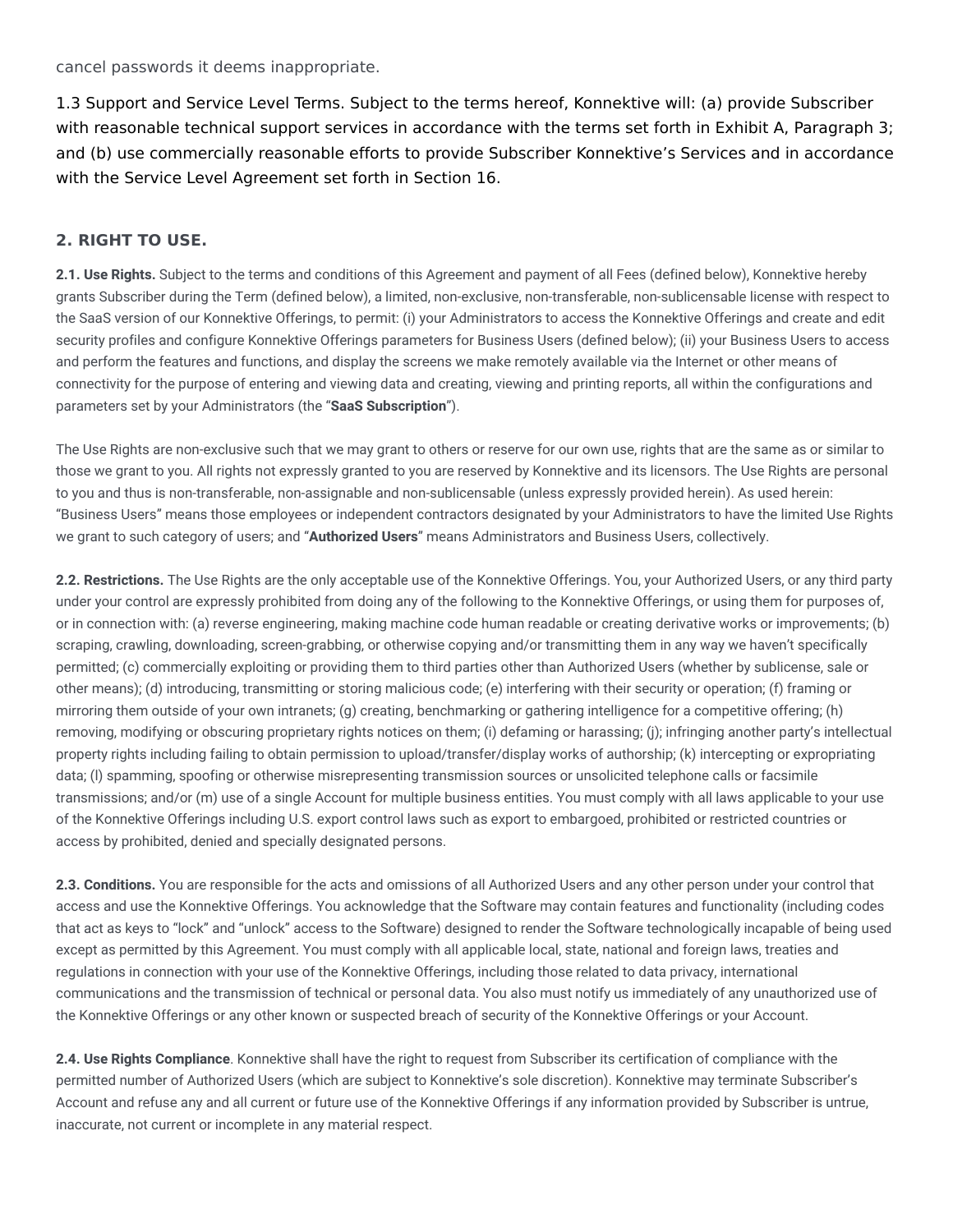**2.5. Suspension Rights.** Without limiting Konnektive's rights under Section 5, Konnektive may suspend Subscriber's or any Authorized User's right to access or use any portion or all of the Konnektive Offerings if: (a) Konnektive determines that Subscriber or an Authorized User: (i) poses a security risk to or may materially harm the Konnektive Offerings or any third party; (ii) may adversely impact the services, systems, or content of any other Konnektive customer; or (iii) may subject Konnektive, its affiliates or any third party to liability; or (b) Konnektive is otherwise required by applicable law or regulation to do so. In the event of a suspension, Konnektive will, where not prohibited by applicable law or regulation and reasonable under the circumstances, provide Subscriber with prior notice of any such suspension and an opportunity to take steps to avoid any such suspension. Any suspension shall apply to the minimum necessary portion of the Konnektive Offerings and only be in effect for as long as reasonably necessary to address the issues giving rise to the suspension. Subscriber acknowledges that in the event of any such suspension, Subscriber will not have access to the Konnektive Offerings (or a portion thereof) and thus, may be unable to access any Subscriber Data that is stored within the Konnektive Offerings. Upon any suspension, Subscriber shall remain responsible for all Fees it has incurred through the date of suspension and for any Fees with respect to the Konnektive Offerings to which Subscriber continues to have access and charges for inprocess tasks completed after the date of suspension. Konnektive's right to suspend is in addition to any right to terminate this Agreement (or portion thereof) pursuant to Section 10.

### **3. INTELLECTUAL PROPERTY AND DATA**

**3.1. Konnektive IPR.** As between you and Konnektive, all right, title and interest, including all intellectual property rights (including copyrights, trademarks and patents), proprietary rights (including trade secrets), and moral rights (including rights of authorship and modification) throughout the world ("**IPR**") in and to the Konnektive Offerings and Konnektive Data (defined below) and all of their derivative works and improvements, and any suggestions, recommendations or other feedback you provide regarding the Konnektive Offerings, are owned by Konnektive.

**3.2. Subscriber Data.** Konnektive claims no ownership over data and information that you or your Authorized Users input, upload or transfer in relation to, or which is collected from you, your devices or equipment by the Konnektive Offerings ("**Subscriber Data**") and you retain all rights that you already hold in Subscriber Data. Notwithstanding anything to the contrary, Konnektive and its affiliates have the right to retain, transfer, duplicate, analyze, modify and otherwise use Subscriber Data in an anonymized form that does not identify you or any individual. As between you and Konnektive, you have sole responsibility for: (i) obtaining all necessary consents and permissions and satisfying all requirements under applicable law necessary to permit our use of Subscriber Data, including any personally identifiably information ("PII") components thereof; and (ii) the accuracy, quality, integrity, legality, reliability, and appropriateness of Subscriber Data.

**3.3. Konnektive's Use of Subscriber Data.** Konnektive is provided a limited license to Subscriber Data for the sole and exclusive purpose of providing the Konnektive Offerings, including a license to collect, process, store, generate, and display Subscriber Data only to the extent necessary in providing the Konnektive Offerings. Konnektive shall: (a) keep and maintain Subscriber Data in strict confidence, using such degree of care as is appropriate and consistent with its obligations as further described in this Agreement and applicable law to avoid unauthorized access, use, disclosure, or loss; (b) use and disclose Subscriber Data solely and exclusively for the purpose of providing the Konnektive Offerings, such use and disclosure being in accordance with this Agreement and applicable law; and, (c) not use, sell, rent, transfer, distribute, or otherwise disclose or make available Subscriber Data for Konnektive's own purposes or for the benefit of anyone other than Subscriber without Subscriber's prior written consent.

**3.4. Konnektive Data.** Subscriber Data specifically does not include any information and/or campaign methodologies generated by the Konnektive Offerings, regardless of whether or not the information or campaign methodology was generated as a result of Subscriber's use of the Konnektive Offerings. All data that is not Subscriber Data belongs to Konnektive ("Konnektive Data"). Konnektive grants Subscriber a limited, non-exclusive, non-transferable, non-sublicensable license during the Term to use Konnektive Data only as necessary to use the Konnektive Offerings.

#### **4. CONFIDENTIALITY**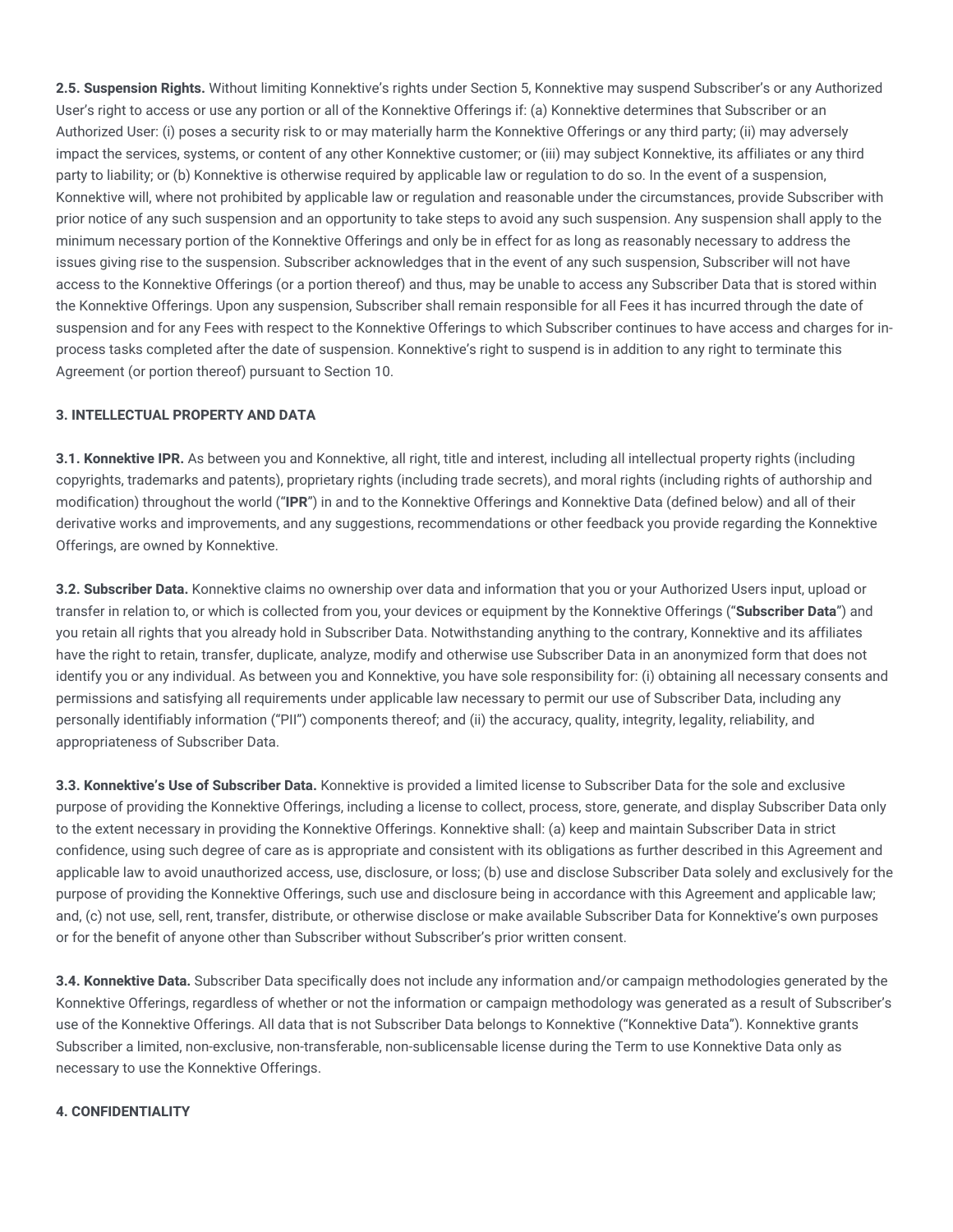**4.1. Non-Disclosure Obligations.** Confidential Information (defined below) may be provided or disclosed by one party (the "**Disclosing Party**") orally, in writing, or in graphical, machine-readable, or other form to the other party (the "**Receiving Party**"). The Receiving Party shall hold the Disclosing Party's Confidential Information in strictest confidence and shall not make any use or disclosure of the Disclosing Party's Confidential Information to any individual or entity during the Term and thereafter without the express written consent of the Disclosing Party in each instance, except to the Authorized Recipients (defined below) of the Receiving Party. The Receiving Party shall handle all Confidential Information received with the same degree of care as it uses to maintain the confidentiality of its own confidential information, which shall in no event be less than reasonable care. As between the Parties, all Confidential Information shall remain the sole and exclusive property of the Disclosing Party and other than the licenses expressly granted in the Agreement, no disclosure or permitted use of the Confidential Information under this Agreement shall be construed as the grant of any right, title, or interest, by license or otherwise, in or to such Confidential Information. The remedy at law for breach or threatened breach of this Section 4 may be inadequate, and in addition to any other remedy available, the non-breaching party shall be entitled to seek injunctive relief. Upon termination of the Agreement, the Receiving Party shall promptly return the Confidential Information to the Disclosing Party, including all copies thereof or, if requested to do so by the Disclosing Party, will destroy the Confidential Information and certify in writing to such destruction.

**4.2. Exceptions to Obligations.** The Receiving Party shall have no obligation under this Section 4 with respect to any Confidential Information disclosed to it which: (a) the Receiving Party can demonstrate was already known to it (without obligation of confidentiality) at the time of its receipt hereunder; (b) is or becomes generally available to the public other than by means of breach of this Agreement or any other agreement any party may have with the Disclosing Party; (c) is independently obtained from a third party (other than any Authorized Recipient) without obligation to maintain confidentiality and whose disclosure to the Receiving Party does not violate a duty of confidentiality; or (d) is independently developed by or on behalf of the Receiving Party without use of, reference to, or reliance on any Confidential Information of the Disclosing Party. The Receiving Party acknowledges that the privacy and data security laws in some jurisdictions may prohibit or render ineffective some or all of the foregoing exclusions. If the Receiving Party is required by a court, regulator, or other body of competent jurisdiction to disclose the Disclosing Party's Confidential Information, the Receiving Party may disclose only so much of the Disclosing Party's Confidential Information as is legally required, provided that, where practicable and permissible, the Receiving Party has given notice of such compelled disclosure to the Disclosing Party and has given the Disclosing Party a reasonable opportunity to object to such disclosure and has provided reasonable assistance in obtaining and enforcing a protective order or other appropriate means of safeguarding any Confidential Information so required to be disclosed.

**4.3. Certain Confidentiality Terms Defined.** As used herein: (a) "**Authorized Recipients**" means those employees, consultants, or agents of a Receiving Party and those third party suppliers of the Receiving Party to whom disclosure is necessary to receive the benefit contemplated under the Agreement or for performance under the Agreement, who are bound to duties of non-disclosure and restrictions on use of third parties' confidential information at least as restrictive as those set forth in this Section 4; and (b) "**Confidential Information**" means information, data, or materials in either tangible or intangible form that are trade secrets of, or proprietary and confidential to, the Disclosing Party or its affiliates, or its or their clients or business partners, including as may be so designated by statute, regulation, or common law including by the form of the Uniform Trade Secrets Act and privacy laws adopted under applicable law, or which are marked as "Confidential" or which, by their nature and the context of their disclosure, should reasonably be known to be confidential.

#### **5. FEES, TAXES AND PAYMENT**

**5.1. Fees, Taxes and Payment.** Fees for the Use Rights and Services (the "**Fees**") shall be payable by Subscriber to Konnektive pursuant to **Exhibit A** and **Exhibit B** hereto which is incorporated into the Agreement by this reference. Such Fees shall be payable in United States dollars, in accordance with the terms of this Section 5 in effect at the time such Fees become due. Konnektive shall have the right to increase the Fees upon the anniversary of this Agreement not to exceed five percent (5%). Subscriber's account will be debited with corresponding Fees, and Fees are calculated by the number of customers or transactions, whichever is greater and once Subscriber reaches a threshold, they may go back one level only when authorized by management of Konnektive. Subscriber agrees to not charge back any of the related Fees associated with its Account, and any chargebacks will result in Subscriber paying associated chargeback fees. Fees do not include applicable sales, use, value-added, withholding or excise taxes or government charges all of which are your responsibility and payable by you (excluding taxes on our income).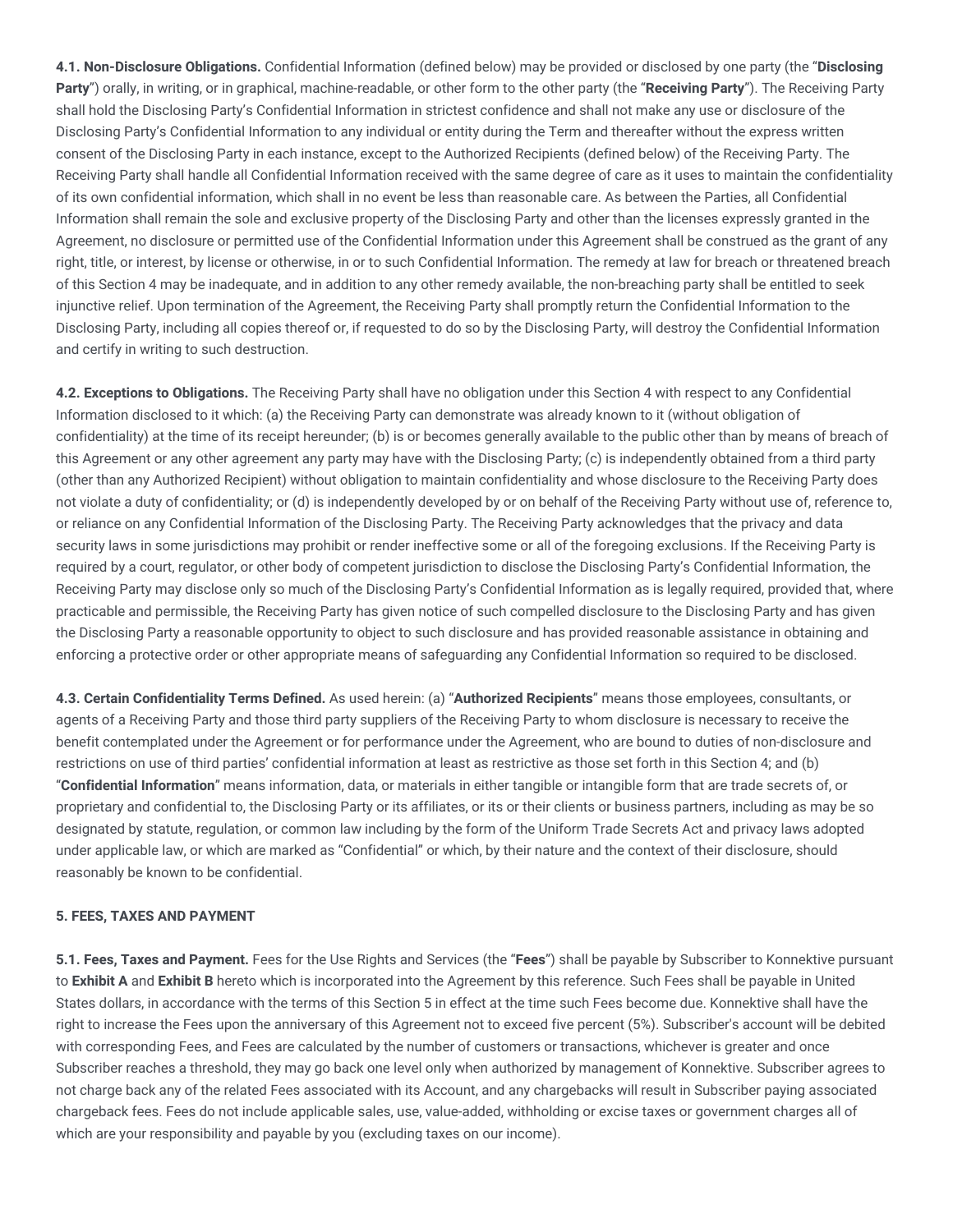**5.2. Method of Payment.** Subscriber agrees and represents that all information Subscriber provides for the purpose of enrolling as a Subscriber, will be accurate, complete, and current. Subscriber expressly authorizes Konnektive to charge Subscriber's credit card, charge card, debit card, bank account direct debit, or PayPal account, for any and all applicable Fees associated with Subscriber's Account hereunder. If payment cannot be charged to Subscriber's credit/charge/debit card, for whatever reason, or if there is a chargeback for any reason, Konnektive reserves the right to either suspend or terminate your Use Rights and Account with Konnektive and the associated Konnektive Offerings until the payment is received. If Subscriber provides Konnektive with a credit card, charge card, or debit card that expires during the Term, Konnektive reserves the right to charge any renewal card issued to Subscriber as a replacement without any additional Subscriber consent and charges four percent (4%) for credit card processing fees pursuant to **Exhibit A** and **Exhibit B**.

**5.3. Billing.** Konnektive will bill its monthly licensing and any recurring Fees on date of enrollment and on the 1st or the 15th of each month. Your payment date will be determined by the date enrolled. If you signed up for the service between the 1st and the 14th, your payment date will be the 1st. If you signed up between the 15th and the last day of the month, your payment date will be the 15th. Any special programming requests shall be billed at the time an invoice is generated and submitted to the Subscriber. Transaction counts are calculated from the billing date to the day prior to the next billing period.

**5.4. Failure to Make Payment.** Fees shall be due as set forth in **Exhibit A** and **Exhibit B**. In the event of any failure by Subscriber to make payment, or upon any Subscriber chargeback, Konnektive may suspend performance and Subscriber will be responsible for all reasonable expenses (including reasonable attorneys' fees) incurred by Konnektive in collecting such amounts plus interest at the rate of the lesser of one and one-half percent (1.5%) per month or the highest rate permissible under applicable law for the actual number of days elapsed. Subscriber shall also be subject to the termination provisions contained in Section 10 below.

**5.5. No Refunds.** One hundred percent (100%) of all Fees due and paid are NON-REFUNDABLE.

## **6. MUTUAL REPRESENTATIONS AND WARRANTIES**

EACH PARTY REPRESENTS AND WARRANTS TO THE OTHER PARTY THAT: (A) IT HAS THE FULL CORPORATE RIGHT, POWER AND AUTHORITY TO ENTER INTO THE AGREEMENT, TO GRANT THE LICENSES GRANTED HEREUNDER AND TO PERFORM THE ACTS REQUIRED OF IT HEREUNDER; (B) THE EXECUTION OF THE AGREEMENT BY IT AND THE PERFORMANCE OF ITS OBLIGATIONS AND DUTIES HEREUNDER, DOES NOT AND WILL NOT VIOLATE ANY AGREEMENT TO WHICH IT IS A PARTY OR BY WHICH IT IS OTHERWISE BOUND; (C) WHEN EXECUTED AND DELIVERED, THE AGREEMENT WILL CONSTITUTE THE LEGAL, VALID AND BINDING OBLIGATION OF EACH PARTY, ENFORCEABLE AGAINST EACH PARTY IN ACCORDANCE WITH ITS TERMS; AND (D) THE INDIVIDUAL COMPLETING THE AGREEMENT HAS THE AUTHORITY TO LEGALLY BIND THE PARTY.

### **7. SUBSCRIBER'S REPRESENTATIONS AND WARRANTIES**

**7.1.** In addition to the mutual representations in Section 6 above, Subscriber represents and warrants that:

(a) it will perform Subscriber's rights, duties and obligations under this Agreement;

(b) at all times Subscriber will be in compliance with all applicable local, state, and federal laws, rules and regulations;

(c) Subscriber's collection and use of Subscriber's customer's PII or technical data shall be in compliance with all applicable local, state, federal, national, and European Union laws, rules and regulations, pertaining in any way to the privacy, confidentiality, security, management, disclosure, reporting, and any other obligations related to the possession or use of any of your customer's PII or technical data, including the European Union General Data Protection Regulation ("**GDPR**"), the California Consumer Privacy Act ("**CCPA**"), the Controlling the Assault of Non-Solicited Pornography and Marketing Act ("**CAN-SPAM**"); the Telephone Consumer Protection Act ("**TCPA**"); and relevant rules and regulations, including and the Payment Card Industry Data Security Standards ("**PCI DSS**"), promulgated by the card brands (e.g., Visa, Mastercard, American Express, and Discover) and any other card brands that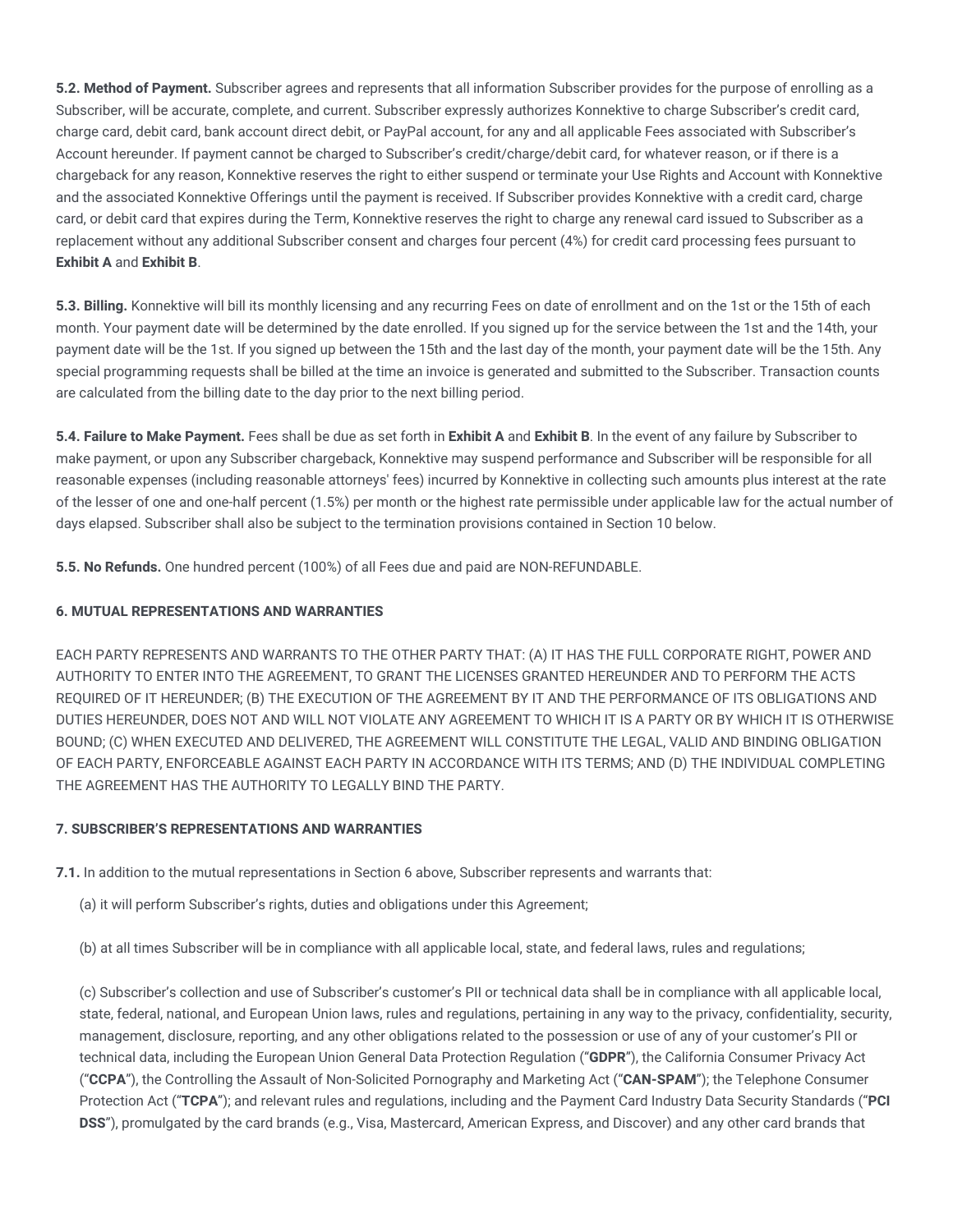process transaction's through the Software;

(d) Subscriber is not currently aware of or subject to any investigation or litigation, either by a government regulator or by a third party as a result of its business or business practices; and

(e) the information you provide to Konnektive is truthful, accurate, complete and not misleading in any material respect.

Failure to comply with terms of this Section 7 may result in the immediate termination of your Use Rights and Account.

### **8. DISCLAIMER OF WARRANTIES**

EXCEPT AS EXPRESSLY SET FORTH IN THIS AGREEMENT: (a) SUBSCRIBER EXPRESSLY AGREES THAT ITS USE OF THE KONNEKTIVE OFFERINGS IS AT SUBSCRIBER'S OWN RISK AND SUBSCRIBER IS SOLELY RESPONSIBLE FOR DETERMINING WHETHER THE KONNEKTIVE OFFERINGS MEET SUBSCRIBER'S REQUIREMENTS, AND (b) THE KONNEKTIVE OFFERINGS ARE AVAILABLE ON AN "AS IS" BASIS, WITHOUT WARRANTY OF ANY KIND, EXPRESS OR IMPLIED, INCLUDING IMPLIED WARRANTIES OF PERFORMANCE, MERCHANTABILITY, FITNESS FOR A PARTICULAR PURPOSE OR ACCURACY, OR IMPLIED WARRANTIES ARISING FROM COURSE OF PERFORMANCE OR COURSE OF CONDUCT. WE DISCLAIM ANY WARRANTY REGARDING THE AVAILABILITY, ACCURACY OR CONTENT OF THE KONNEKTIVE OFFERINGS, AND/OR INFORMATION, PRODUCTS OR SERVICES AVAILABLE THROUGH THE KONNEKTIVE OFFERINGS, OR ANY ECONOMIC BENEFIT YOU MAY GAIN FROM USE OF THE KONNEKTIVE OFFERINGS. SOME STATES DO NOT ALLOW EXCLUSION OF AN IMPLIED WARRANTY, SO THIS DISCLAIMER MAY NOT APPLY TO YOU. KONNEKTIVE MAKES NO GUARANTEES, REPRESENTATIONS OR WARRANTIES AS TO THE LEVEL OF LEADS OR SIGNUPS GENERATED THAT SUBSCRIBER CAN EXPECT BY ENTERING INTO THIS AGREEMENT AND SUBSCRIBING TO THE KONNEKTIVE OFFERINGS.

### **9. INDEMNIFICATION**

**9.1. Subscriber's Indemnification.** Subscriber shall: (a) defend Konnektive and its members, managers, officers, directors, employees, agents, representatives, licensors and permitted successors and assigns (the "Konnektive Indemnitees") from all third-party allegations, suits, claims, actions, or proceedings arising out of: (i) any breach by Subscriber of any representation, warranty or covenant contained herein; (ii) any alleged or actual violation by Subscriber of any applicable local, state or federal law, rule, or regulation, including the GDPR, CCPA, CAN-SPAM, and/or TCPA; (iii) any alleged or actual violation of card brand rules and regulations, including PCI DSS compliance; (iv) the misuse or unauthorized use of the Konnektive Offerings, including the assignment or transfer of the Use Rights to the Konnektive Offerings under this Agreement; (v) the content of any Subscriber Data; or (vi) any harm to Konnektive's reputation or professional standing as a result of actions or inactions taken by Subscriber; and (b) indemnify and hold harmless the Konnektive Indemnitees from any costs, damages, awards, fees (including attorney's fees), penalties, expenses, and other amounts incurred by, awarded against, or owed to a third party.

**9.2. Obligations of Konnektive Indemnitees.** The Konnektive Indemnitees shall notify Subscriber in writing of an event requiring defense or indemnification hereunder promptly upon becoming actually aware thereof; provided, however, that failure to notify Subscriber shall not relieve Subscriber of its obligations hereunder unless Subscriber is materially prejudiced by such failure. At the election of the Konnektive Indemnitees, Subscriber may be permitted to answer and defend, through counsel acceptable to the Konnektive Indemnitees, and the Konnektive Indemnitees must provide Subscriber with information and reasonable assistance at Subscriber's expense to help Subscriber to defend. Otherwise, Subscriber shall be required to pay promptly all attorney's fees, expenses, and costs incurred by the Konnektive Indemnitees in connection with such defense. In all events, Subscriber may not settle any matter on the Konnektive Indemnitees' behalf without obtaining the Konnektive Indemnitee's written permission, which permission will not be unreasonably withheld, conditioned or delayed.

## **10. TERM AND TERMINATION**

**10.1. Term.** The Agreement commences on the Effective Date and continues for ninety (90) days unless earlier terminated in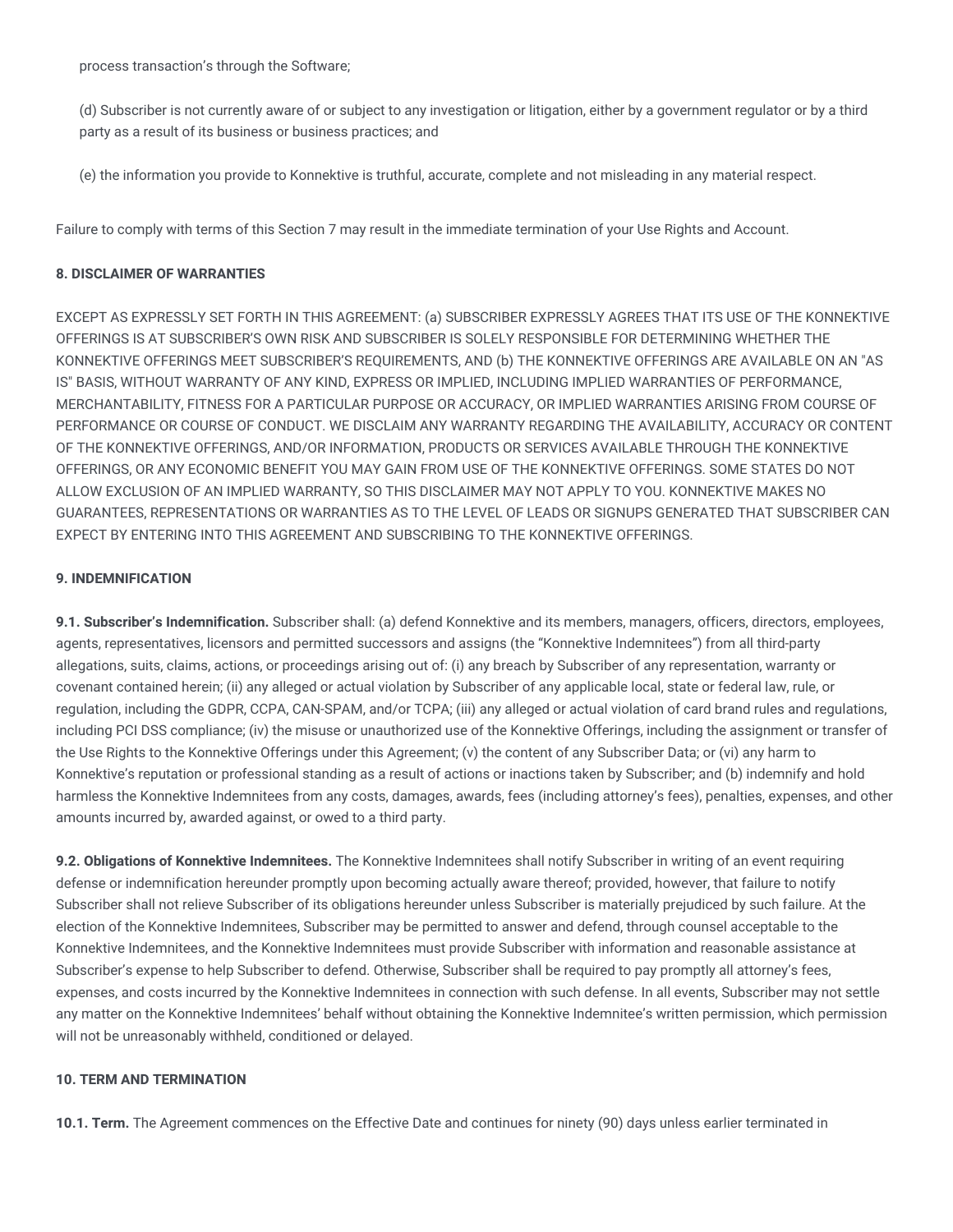accordance herewith (the "**Initial Term**"). Thereafter, this Agreement shall auto renew for one (1) year periods (each, a "**Renewal Term**") unless either Party provides the other Party with ninety (90) days advanced notice of termination (the Initial Term and all Renewal Terms, collectively, the "**Term**").

**10.2. Termination.** If either Party materially breaches this Agreement, the non-breaching party may provide written notice specifying the nature of the breach. The breaching party shall have thirty (30) days to cure from receipt of notice. If not so cured, the nonbreaching party may terminate this Agreement by providing a second written notice of immediate termination. Notwithstanding the foregoing, Konnektive may terminate this Agreement and the Use Rights immediately, if: (a) you, your Authorized Users or any other person under your control breaches any of the provisions of this Agreement or otherwise infringes on Konnektive's IPR; or (b) Konnektive reasonably believes that your conduct may be harmful to its business, such as Subscriber failing to make payments due hereunder in a timely manner in accordance with the Agreement, Subscriber's conduct may be harmful to other Konnektive customers and users, or if Konnektive becomes aware of any investigation or action taken by a regulatory agency or law enforcement against Subscriber. Additionally, this Agreement will automatically terminate upon: (i) any assignment or sublicense by you; (ii) any attempted assignment or sublicense by you; (iii) your insolvency; or (iv) any attempt by you to obtain protection from creditors or wind down operations, unless you have obtained Konnektive's prior written consent for any of the aforementioned events.

**10.3. Konnektive's Right to Terminate - Non-Renewal.** Notwithstanding the foregoing, Konnektive may terminate the Agreement, in its sole and reasonable discretion, in advance of any renewal term by providing written notice to Subscriber of its intention not to renew pursuant to Section 10.1. Konnektive may terminate any Renewal Term upon at least sixty (60) days written notice to Subscriber prior to the end of the current Renewal Term.

**10.4. Effect of Termination.** Upon termination under Section 10.2 for Konnektive's breach or Section 10.3, Subscriber will no longer be able to access its Account. However, at the written request of Subscriber, within thirty (30) days of termination, Subscriber Data may be transferred to a PCI Level 1 certified provider. Upon termination under Section 10.2 for Subscriber's breach or if Konnektive exercises its right to terminate thereunder, Konnektive may choose, in its sole discretion, to exercise its rights under this Section 10.4 by giving Subscriber written notice of such election; provided that, notice by email to any address provided by Subscriber to Konnektive for billing matters will be acceptable written notice in addition to any other method allowed under Section 18 below. Regardless of which party terminates the Agreement, Subscriber will be responsible for all Fees incurred up to and through the date of termination. However, if Subscriber terminates the Agreement, payment obligations during the remainder of any unexpired Initial Term or Renewal Term will be immediately due in full. Upon any termination of the Agreement, Konnektive reserves the right to delete any and all information in Subscriber's Account, at Konnektive's discretion at any time after the date that is thirty (30) days after the termination of the Agreement; provided that if requested by Subscriber, Konnektive must return to Subscriber any such information during such thirty (30) day period in a form reasonably requested by Subscriber and at Subscriber's expense.

**10.5. Survival.** The terms of Sections 3.3, 4, 5, 6, 7, 8, 9, 10, 11, 12, 13, 15, 17, 18, and 19 of this EULA shall survive the termination or expiration of the Agreement.

# **11. LIMITATION ON LIABILITY**

SUBSCRIBER ACKNOWLEDGES AND AGREES THAT KONNEKTIVE SHALL NOT BE LIABLE HEREUNDER FOR ANY CONSEQUENTIAL, INCIDENTAL, INDIRECT, SPECIAL, PUNITIVE, OR EXEMPLARY DAMAGES OF ANY KIND, INCLUDING ANY LOSS OF USE, LOSS OF BUSINESS, OR LOSS OF PROFIT OR REVENUE, ARISING OUT OF OR IN CONNECTION WITH THIS AGREEMENT, REGARDLESS OF THE FORM OF ACTION WHETHER IN CONTRACT, TORT (INCLUDING NEGLIGENCE, STRICT LIABILITY OR OTHERWISE), EVEN IF KONNEKTIVE HAS BEEN ADVISED OF THE POSSIBILITY OF SUCH DAMAGES, AND NOTWITHSTANDING THE FAILURE OF ESSENTIAL PURPOSE OF ANY LIMITED REMEDY. KONNEKTIVE'S TOTAL CUMULATIVE LIABILITY HEREUNDER, REGARDLESS OF THE FORM OF ACTION, WILL NOT EXCEED AN AMOUNT EQUAL TO ALL AMOUNTS ACTUALLY RECEIVED BY KONNEKTIVE FROM SUBSCRIBER DURING THE TWELVE (12) MONTH PERIOD IMMEDIATELY PRECEDING THE INCURRENCE OF ANY SUCH LIABILITY. THE ESSENTIAL PURPOSE OF THIS PROVISION IS TO LIMIT THE POTENTIAL LIABILITY OF KONNEKTIVE ARISING OUT OF THIS AGREEMENT. THE PARTIES ACKNOWLEDGE THAT THE LIMITATIONS SET FORTH IN THIS SECTION 11 ARE REASONABLE AND ARE INTEGRAL TO THE AMOUNT OF CONSIDERATION LEVIED IN CONNECTION WITH SUBSCRIBER'S USE OF THE KONNEKTIVE OFFERINGS PROVIDED BY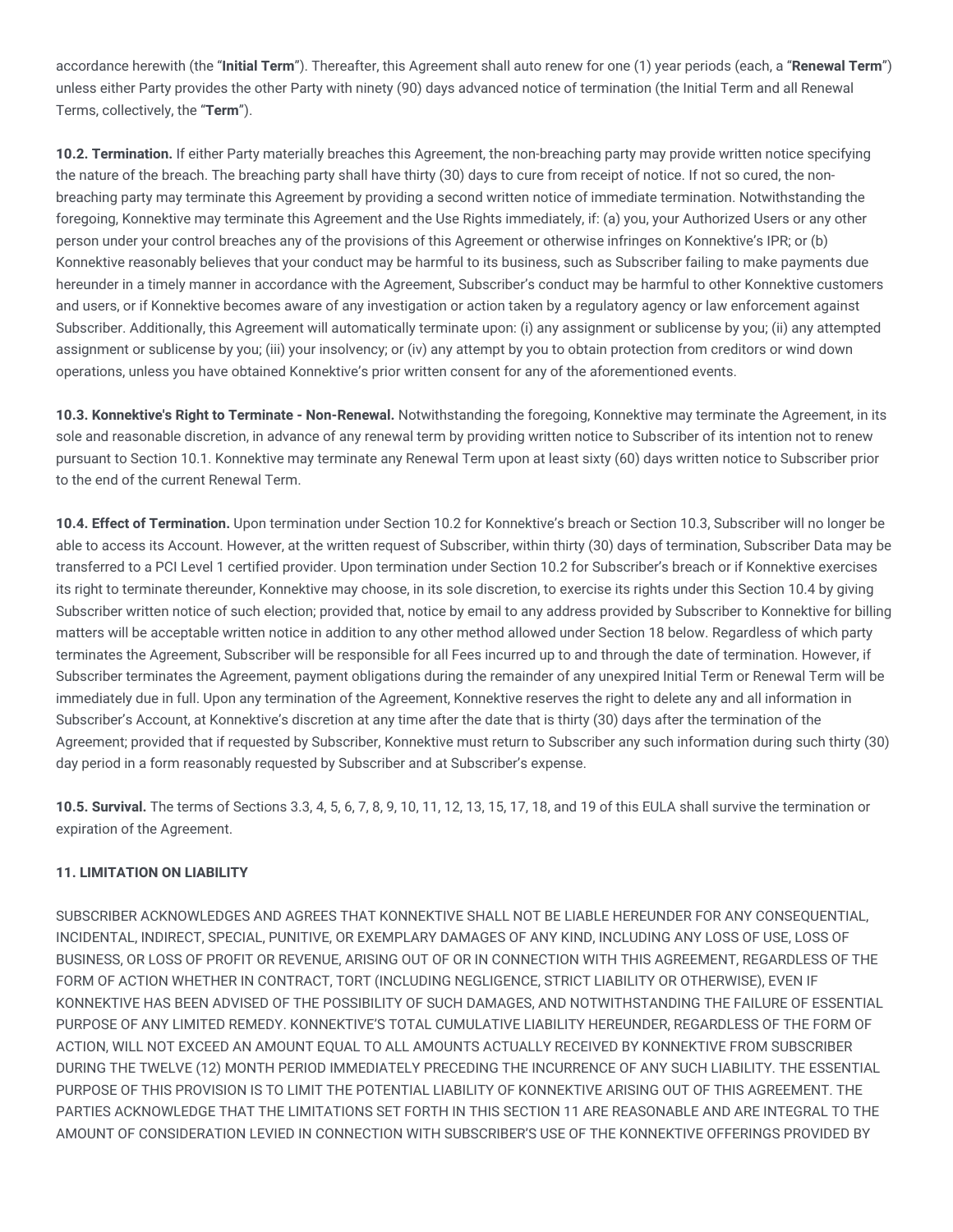KONNEKTIVE HEREUNDER, AND THAT, WERE KONNEKTIVE TO ASSUME ANY FURTHER LIABILITY OTHER THAN AS SET FORTH HEREIN, SUCH CONSIDERATION WOULD OF NECESSITY BE SET SUBSTANTIALLY HIGHER.

### **12. NONTRANSFERABLE/NON-ASSIGNMENT**

Subscriber's Use Rights to the Konnektive Offerings is not transferable or assignable. Any username, password or right given to you to obtain information or documents is not transferable or assignable. Notwithstanding the foregoing, either Party may assign the Agreement, and any of its rights hereunder, in connection with the sale of all or substantially all of its assets or stock sale, merger or other corporate reorganization resulting in a change of control, with the prior written consent of the other Party, which should not be unreasonably withheld.

### **13. NON-COMPETE**

Subscriber agrees that during the Term and for two (2) years thereafter, Subscriber will not develop, reengineer Konnektive technology, offer, sell or distribute a competing technology to the Konnektive Offerings. A competing service is defined as a service that seeks to acquire Subscribers for the purpose of offering a customer relationship management or campaign management software system. Notwithstanding anything to the contrary in this Section 13, Subscriber shall be permitted to develop and utilize a service similar to the Subscription Services solely for use by Subscriber in connection with its own marketing activities, except where Subscriber may pirate, copy, or reengineer Konnektive technology, functionality or intellectual property. Subscriber understands that violation of this clause is grounds for immediate termination of the Agreement by Konnektive with no liability on the part of Konnektive and further Subscriber understands that Konnektive may seek equitable relief to stop the violation and competing activity as well as any other relief available under the law.

### **14. FORCE MAJEURE**

With the exception of Subscriber's contractual payment of Fees obligation, neither Party shall be liable for delays or failure to perform the Services or the Agreement due to causes beyond its reasonable control. Such delays include fire, explosion, flood or other natural catastrophe, governmental legislation, acts, orders or regulations, strikes or labor difficulties, to the extent not occasioned by the fault or negligence of the delayed Party. Any such excuse for delay shall last only as long as the event remains beyond the reasonable control of the delayed Party. However, the Party whose performance is so delayed shall use commercially reasonable, good faith efforts to minimize the effects of such delay and shall resume performance as soon as practicable.

#### **15. MARKETING**

Subscriber grants to Konnektive a non-exclusive license to use, reproduce, publicly and digitally display and perform, transmit and broadcast Subscriber's name, logos, trademarks, trade names, service marks, URLs and slogans to advertise, market, promote and publicize the Konnektive Offerings, including the inclusion of Subscriber in Konnektive's marketing materials and on Konnektive's "Subscribers testimonial page."

### **16. SERVICE LEVEL AGREEMENT**

**16.1. Support.** Konnektive will supply advanced technical support, at Subscriber's expense, via phone and email as it pertains to the Subscription Services as defined in Exhibit A, Paragraph 3.

**16.2. Availability.** If you are licensing the Software under a SaaS Subscription deployment model and the Software experiences unscheduled monthly downtime of the backend services exceeding one hour twice during the Term, Konnektive will promptly credit Subscriber five percent (5%) of the next monthly fee. If there is unscheduled monthly downtime exceeding one hour three times during the term of this Agreement, Konnektive will promptly credit Subscriber an additional five percent (5%) of the next monthly fee.

**16.3. Backup and Recovery of Subscriber Data.** As a part of the SaaS Subscription deployment model, Konnektive is responsible for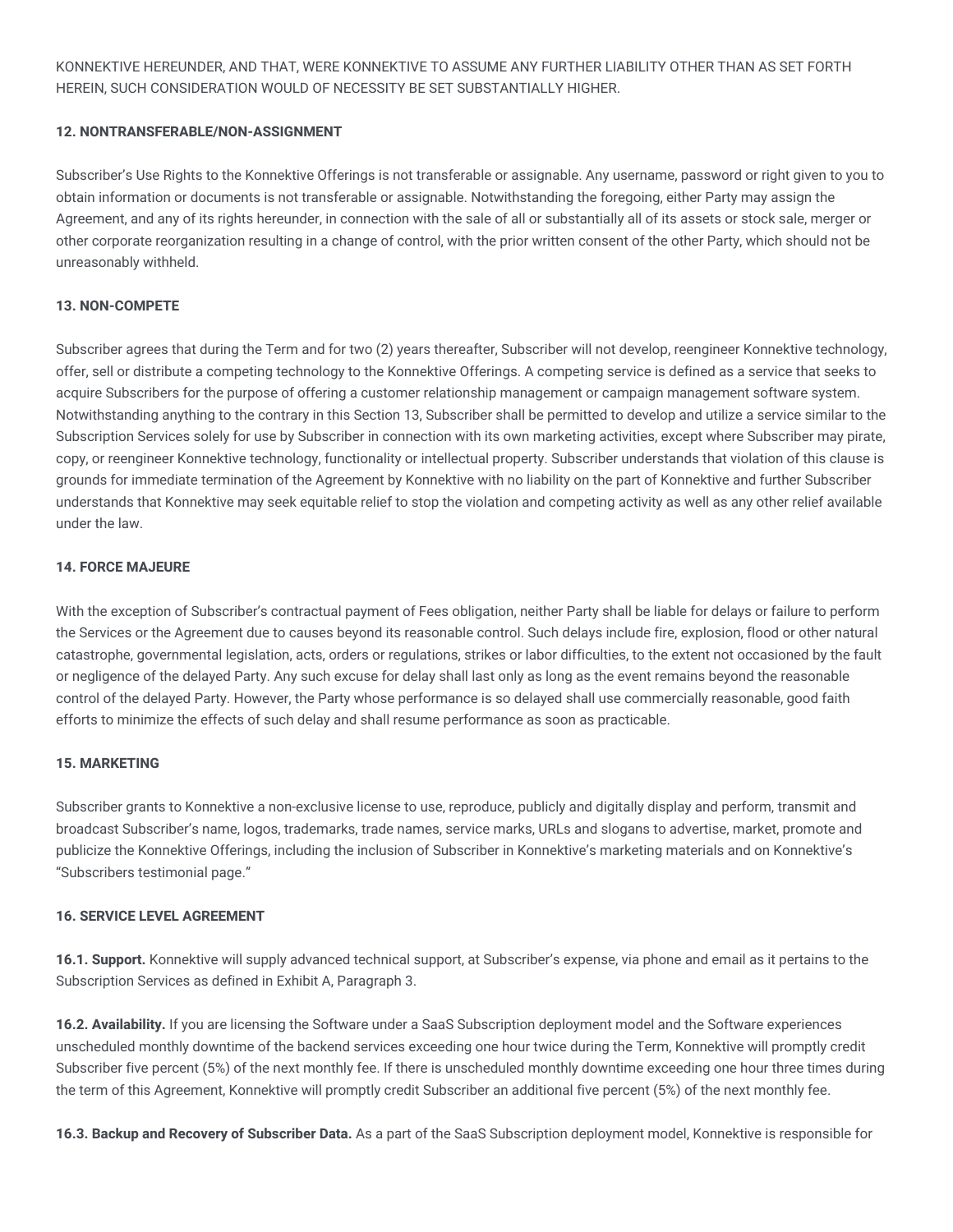maintaining a backup of Subscriber Data and for an orderly and timely recovery of such data in the event that the Konnektive Offerings may be interrupted. Konnektive shall maintain a contemporaneous backup of Subscriber Data that can be recovered within two (2) hours at any point in time. Additionally, Konnektive shall store a backup of Subscriber Data in an off-site facility no less than weekly, maintaining the security of Subscriber Data, the security requirements of which are further described herein. Any backups of Subscriber Data shall not be considered in calculating storage used by Subscriber.

**16.4. Loss of Data.** In the event of any act, error or omission, negligence, misconduct, or breach that compromises or is suspected to compromise the security, confidentiality, or integrity of Subscriber Data or the physical, technical, administrative, or organizational safeguards put in place by Konnektive that relate to the protection of the security, confidentiality, or integrity of Subscriber Data that is processed by Konnektive under a SaaS Subscription deployment model, Konnektive shall, as applicable: (a) notify Subscriber as soon as practicable but no later than twenty-four (24) hours of becoming aware of such occurrence; (b) cooperate with Subscriber in investigating the occurrence, including making available all relevant records, logs, files, data reporting, and other materials required to comply with applicable law or as otherwise required by Subscriber; (c) in the case of PII, at Subscriber's sole election, notify the affected individuals who comprise the PII as soon as practicable but no later than is required to comply with applicable law, or, in the absence of any legally required notification period, within five (5) calendar days of the occurrence.

### **17. APPLICABLE LAW**

The validity, interpretation, construction, and performance of this Agreement shall be governed by and construed in accordance with the internal substantive laws of the Commonwealth of Puerto Rico, without giving effect to its principles of choice of law or conflicts of law thereunder. Any action or proceeding seeking to enforce any provision of or based on any right arising out of this Agreement, may be brought against either of the parties in the courts of the Commonwealth of Puerto Rico, San Juan, or, if it has or can acquire jurisdiction, in the United States District Court located in San Juan, Puerto Rico, and each of the parties consents to the jurisdiction of such courts (and of the appropriate appellate courts) in any such action or proceeding and waives any objection to venue laid therein.

Process in any action or proceeding referred to in the preceding sentence may be served on either party anywhere in the world. In the event it shall become necessary for either party to take action of any type whatsoever to enforce the terms of this Agreement, the prevailing party shall be entitled to recover all attorneys' fees, costs, and expenses, including all out of pocket expenses that are not taxable as costs, incurred in connection with any such action, including any investigations, demands, negotiations, mediation, arbitration, litigation, and appeals.

### **18. NOTICES**

All notices or other communications required or permitted to be given hereunder must be (as elected by the Party giving such notice): (a) personally delivered at the address set forth on your Account; (b) transmitted by postage prepaid mail to the address set forth on your Account; or (c) faxed to the Party at fax number set forth on your Account. Except as otherwise specified herein, all notices and other communications will be deemed to have been given on: (x) the date of receipt if delivered personally; (y) the date that is five (5) days after posting if transmitted by mail; or (z) the date of confirmation receipt if faxed. A Party may change its address for purposes of this Section 18 by written notice to the other Party in accordance with this Section.

#### **19. MISCELLANEOUS**

Headings of Sections are for the convenience of reference only. This Agreement constitutes the entire agreement between the Parties with respect to the subject matter hereof and supersedes all prior agreements or understandings between the Parties with respect to such subject matter. This Agreement may be modified by Konnektive from time to time at its sole discretion. Each updated or supplemented version shall supersede the prior version. No joint venture, partnership, employment, or agency relationship exists between you and Konnektive as a result of this Agreement or your use of the Konnektive Offerings. It is the express intent of the Parties that no Party is an employee of the other Party for any purpose but is an independent contractor for all purposes and in all situations. Each Party and its directors, officers, employees and agents may not represent that they are employees of the other Party, nor may they in any manner hold themselves out to be employees of the other Party. If any provision of the Agreement is being determined by a court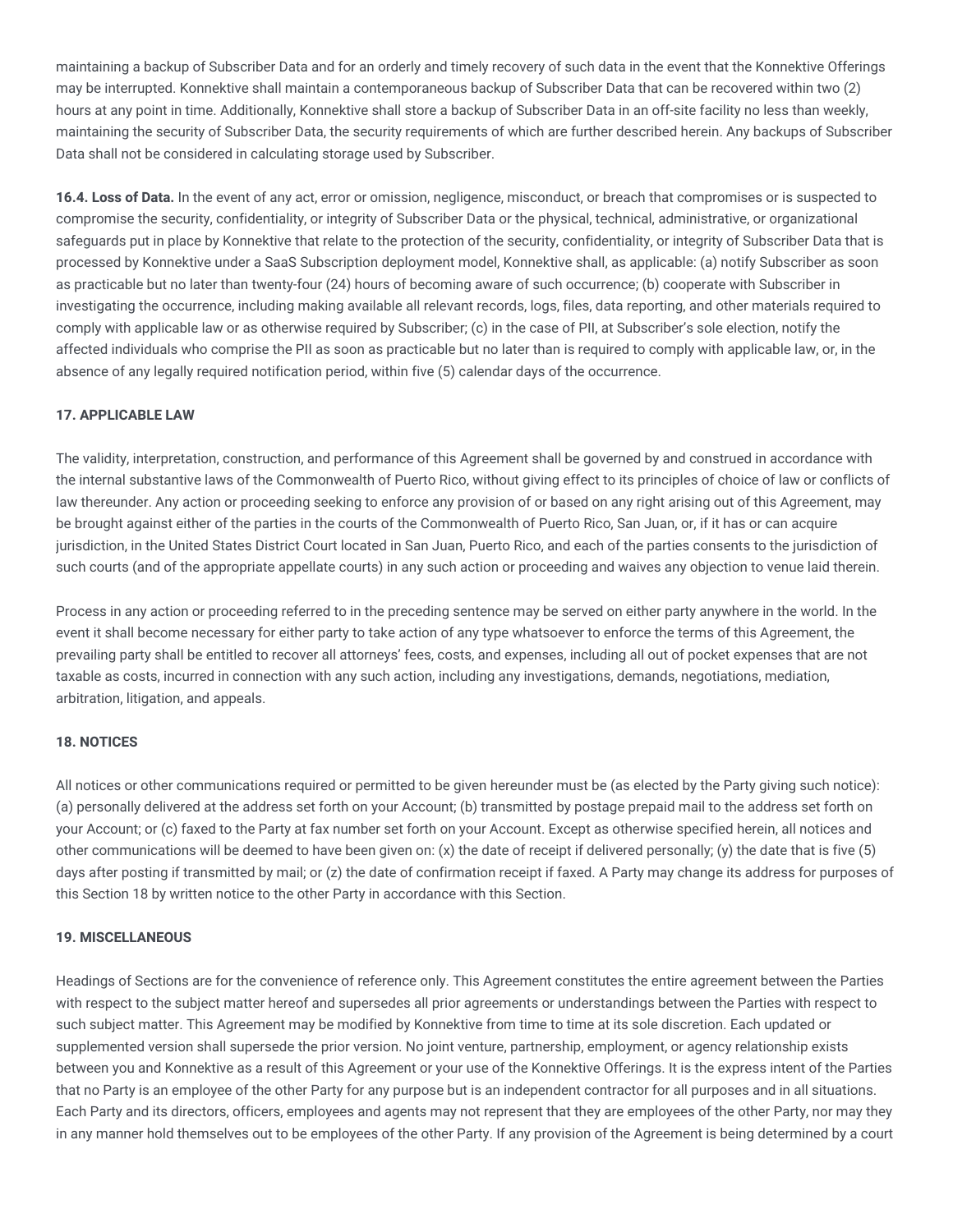of competent jurisdiction to be invalid or unenforceable, such provision will, to such extent as it is determined to be invalid or unenforceable, be reformed without further action by the Parties to the extent necessary to make the provision valid and enforceable and no other provision will be affected or impaired thereby. This Agreement may be executed in separate counterparts (each of which is an original and all of which will be deemed one and the same instrument). Counterparts may be executed either in original or faxed form and the Parties adopt any signatures received by a receiving fax machine as original signatures of the Parties. The word "including" is exemplary meaning "including, without limitation" or "including, but not limited to" unless otherwise indicated. The words "shall," "will," and "must" are each intended to be obligatory and to require performance of the stated condition, etc., at the applicable time during the Term. The word "may" is permissive, imparting a right, but not an obligation, to perform the stated action.

**IN WITNESS WHEREOF,** the parties have executed the Agreement on the date set forth on the first page hereof.

Signed this date:

# **KONNEKTIVE LLC**

Company Name

/ /

Naw Naut

| Signed    | Signed    |                                 |
|-----------|-----------|---------------------------------|
| Name:     | Name:     | <b>Matthew Martorano</b>        |
| Title:    | Title:    | CEO                             |
| Address:  | Address:  | 2421 Calle Laurel               |
| $C/S/Z$ : | $C/S/Z$ : | San Juan, PR 00913              |
| Country:  | Country:  | <b>United States of America</b> |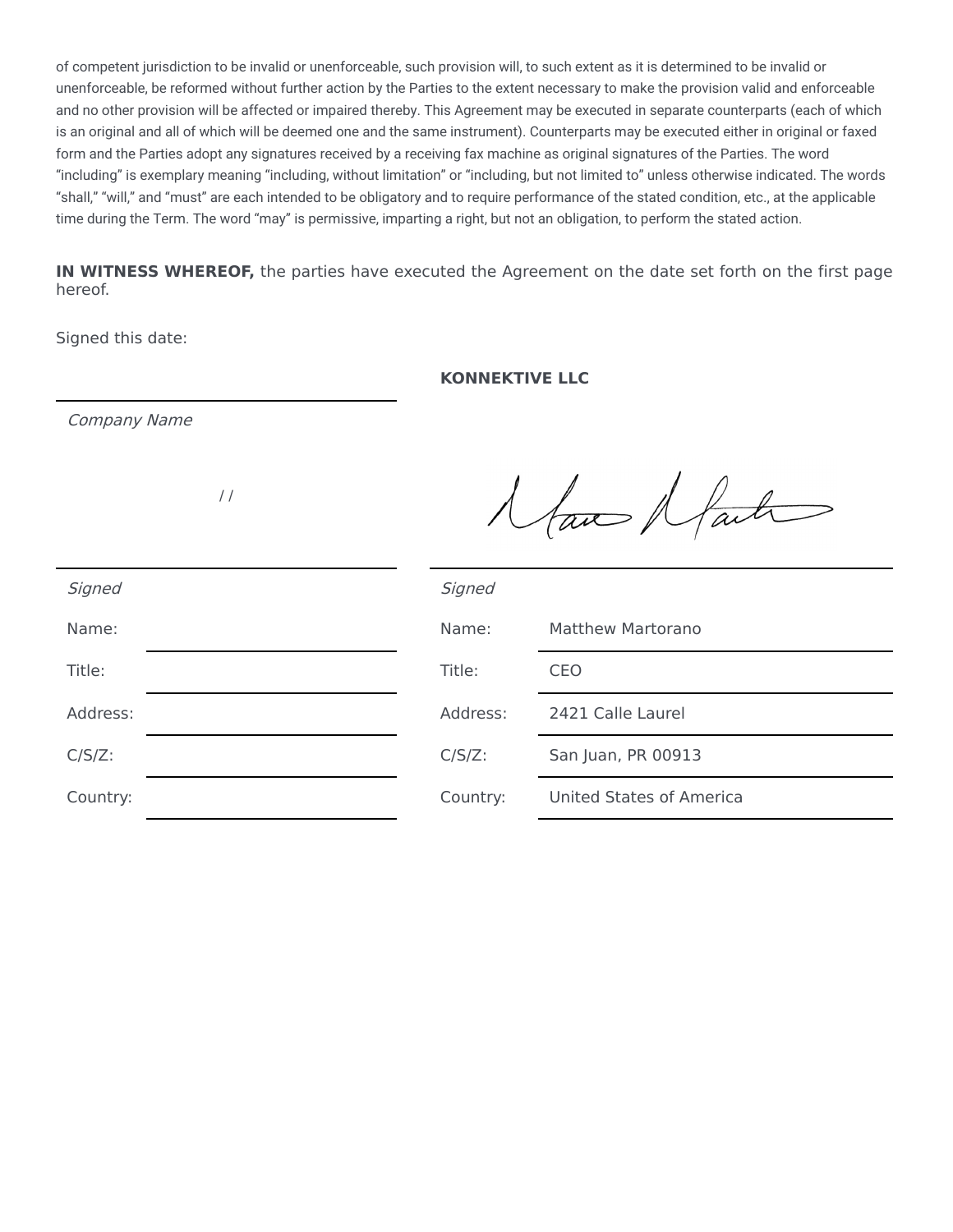# EXHIBIT A

# **Standard License Fees**

**Konnektive Standard License Fees.** In consideration for payment of the Fees due and compliance with the Agreement, Konnektive shall provide you with access to the Konnektive Offerings, which include the features listed on the websites identified in Section 1.1. Upon the Parties' acceptance of this Agreement, the initial license and setup fees are due and are nonrefundable. The license and set-up fees are as follows:

Setup Fee: WAIVED

## **Monthly License Fee(s)**

| transaction |  |
|-------------|--|
|             |  |
|             |  |

API integration(s): ................................................................................................. By Quote

Custom Development\*. Custom programming and development is billed by Konnektive to Subscriber at \$150.00 per hour, plus travel and related expenses, if necessary, with a 4-hour minimum. Any work requested by Subscriber will be subject to the hourly rate. All scope and quotes will have a \$200 deposit required prior to the quote being started or the API being looked at. Should Subscriber proceed with the quote, the \$200 deposit will apply to cost of development.

Support\*. Konnektive will provide incident-based help desk phone and email support for all technical issues/questions in connection with the Konnektive Offerings that arise during the Term. Administrative tasks to the Software or general configuration of the Konnektive Offerings in each case by Konnektive on behalf of Subscriber that are not tied directly to technical issues in connection with the Services will be billed to Subscriber at \$60/hour (1-hour minimum).

Implementation. Konnektive provides an implementation worksheet and a product set-up worksheet. Konnektive's setup responsibilities shall include; products, campaigns, and affiliates; merchant accounts, and decline salvage; SMTP email auto-responder; fulfillment house; user set-up; and any related plugins. It is the sole responsibility of the Subscriber to ensure a timely return of the documentation, and no work shall begin until all documentation is returned. Konnektive shall not be held responsible for delays in work, and a strict time record shall be maintained. It is important to note that a license for access to the Konnektive Offerings is issued immediately, and regardless of the status, all licensing fees shall become due and billable at the monthly anniversary of your enrollment. All licensing fees are paid prior to use, and such fees are not subject to refund, and once a threshold is reached, that is the license fee until the next level is attained.

\* Hourly rates are subject to change, and any changes in fee shall be communicated in writing at least thirty (30) day prior to rate increases taking effect.